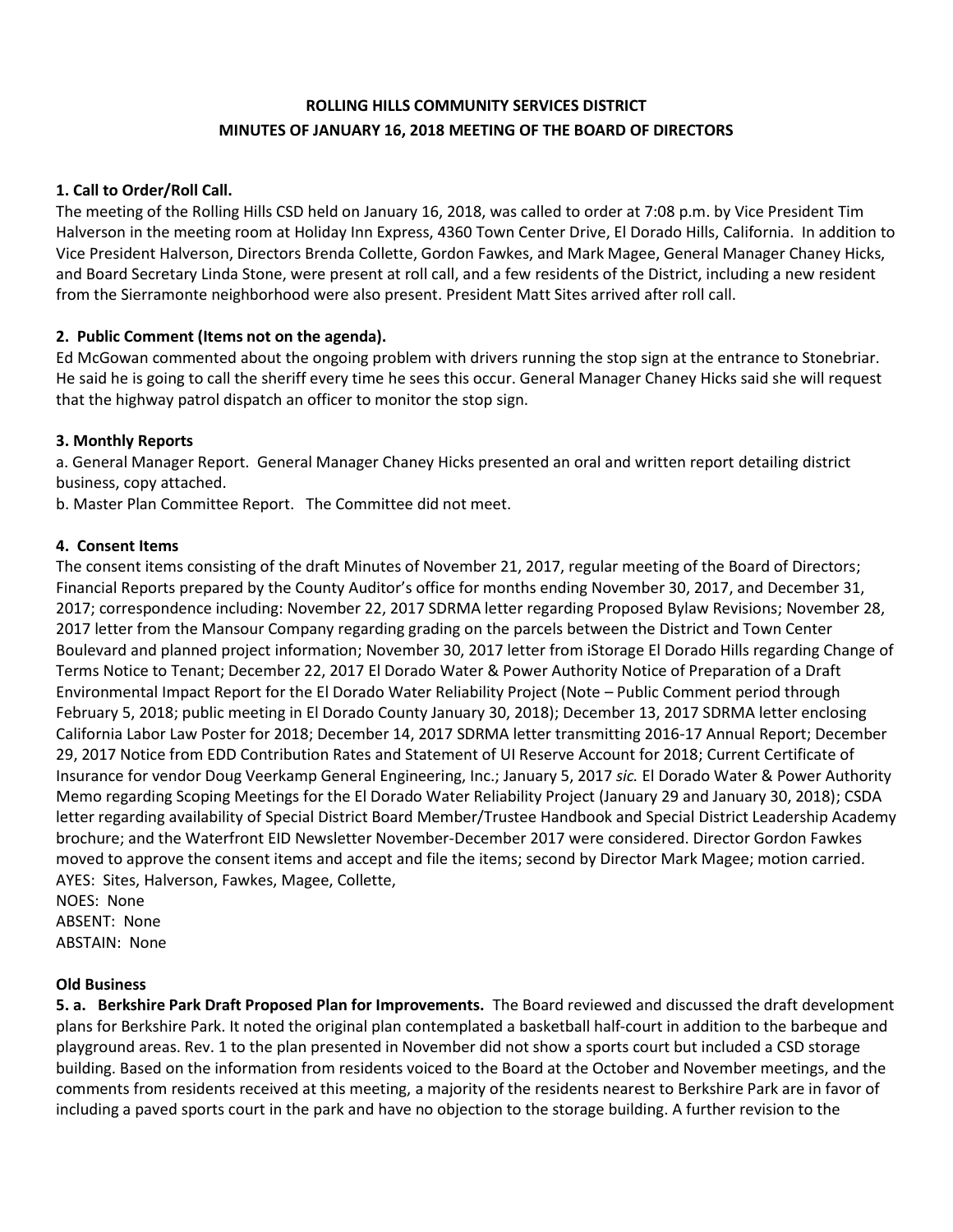development plan (rev. 2) will be prepared to include the sports court. It will be posted to the District website for review when it is available. In response to a question about the existing wooden bus stop structure, President Sites said it will be removed and the new covered picnic tables and barbeque area will serve for the bus stop. Discussion was also had about options for the sidewalk; whether concrete or decomposed granite. Cost will definitely be a factor when soliciting bids to carry out the work. Vice President Tim Halverson made a motion to move forward with preparation of revision 2 to the development plan including a paved sports court, covered BBQ area, new play structure and swings, and new CSD storage building; second by Director Brenda Collette; motion carried.

AYES: Sites, Halverson, Fawkes, Magee, Collette, NOES: None ABSENT: None ABSTAIN: None

#### **New Business**

**6. a. Annual Organizational Meeting.** Discussion was had regarding the offices of President and Vice President for 2018. Director Brenda Collette made a motion to keep the same slate of officers and nominated Matt Sites to continue to serve as President for 2018 and Tim Halverson to continue to serve as Vice President for 2018; that slate of officers was seconded by Director Mark Magee; motion carried.

AYES: Halverson, Fawkes, Magee, Collette, NOES: None ABSENT: None ABSTAIN: Sites

**b. Meeting Dates for Calendar Year 2018, Authorization of Expenditure of Funds for Meeting Room Rental and Execution of Agreement with Holiday Inn Express.** The meeting dates for calendar year 2018 were presented in accordance with the District's policy. The meeting dates are scheduled for the third Tuesday of each month. It was noted that the cost of the meeting room rental has increased for 2018 from \$140 to \$150 per meeting date. After discussion, the Board unanimously agreed that the December 2018 meeting should be cancelled, and have 11 regular meetings for the year at a cost of \$1,650. Vice President Tim Halverson moved to approve the regular meeting dates as discussed, authorize execution of the Holiday Inn Express & Suites scheduling agreement at the increased monthly cost of \$150 per meeting date, and authorize expenditure of funds from approved annual budgets to defray the cost of the meeting room rental; second by Director Gordon Fawkes; motion carried.

AYES: Sites, Halverson, Fawkes, Magee, Collette, NOES: None ABSENT: None ABSTAIN: None

**c. Ethics Training 2018.** After discussion, the Board selected February 20 for its Ethics training, to be presented by General Counsel, Katherine Cook, at a special meeting for this purpose held before the regularly scheduled meeting.

**d. District Revolve Account.** Vice President Tim Halverson advised the Board that Wells Fargo Bank, the institution where the District's Revolve/Petty Cash checking account is held, has implemented a policy which converted the District's regular checking account to a Government account. With that type of account, a debit card cannot be utilized. That is the method now used by the district for payment of its recurring charges such as monthly telephone expense. Tim continues to work with Wells Fargo to remedy this issue and, alternatively, other options will be considered.

**e. District Citation Officer**. This Board discussed options for filling the position of Citation Officer. Vice President Halverson suggested that the new General Counsel review the Ordinances and current law to advise if the District is still required to employ a Citation Officer for this purpose.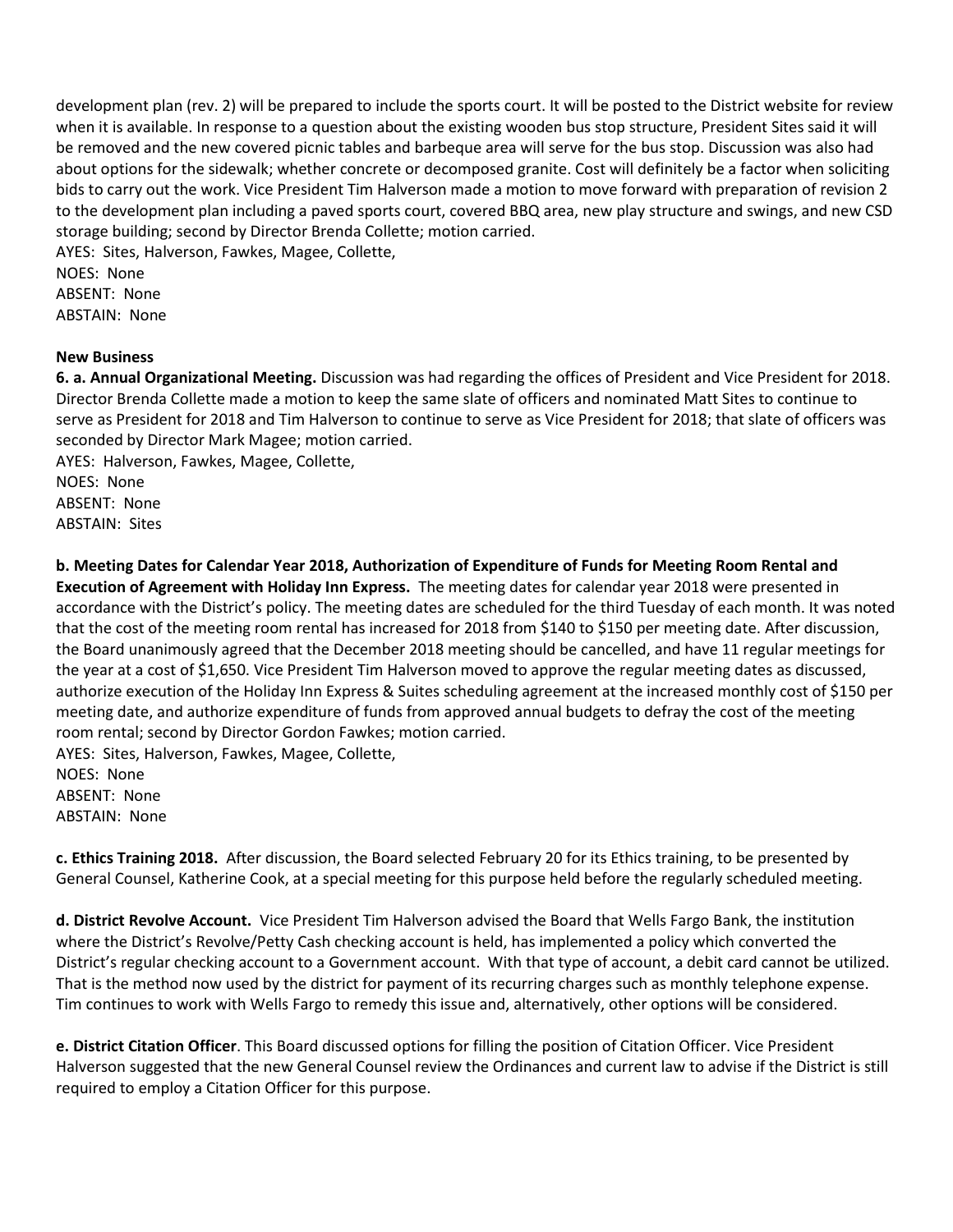**7. Adjournment.** The meeting was adjourned at 8:30 p.m. upon a motion by Director Gordon Fawkes, second by Director Mark Magee; motion carried.

Submitted by:

/s/

Linda Stone, Board Secretary **Approved by Board: February 20, 2018**